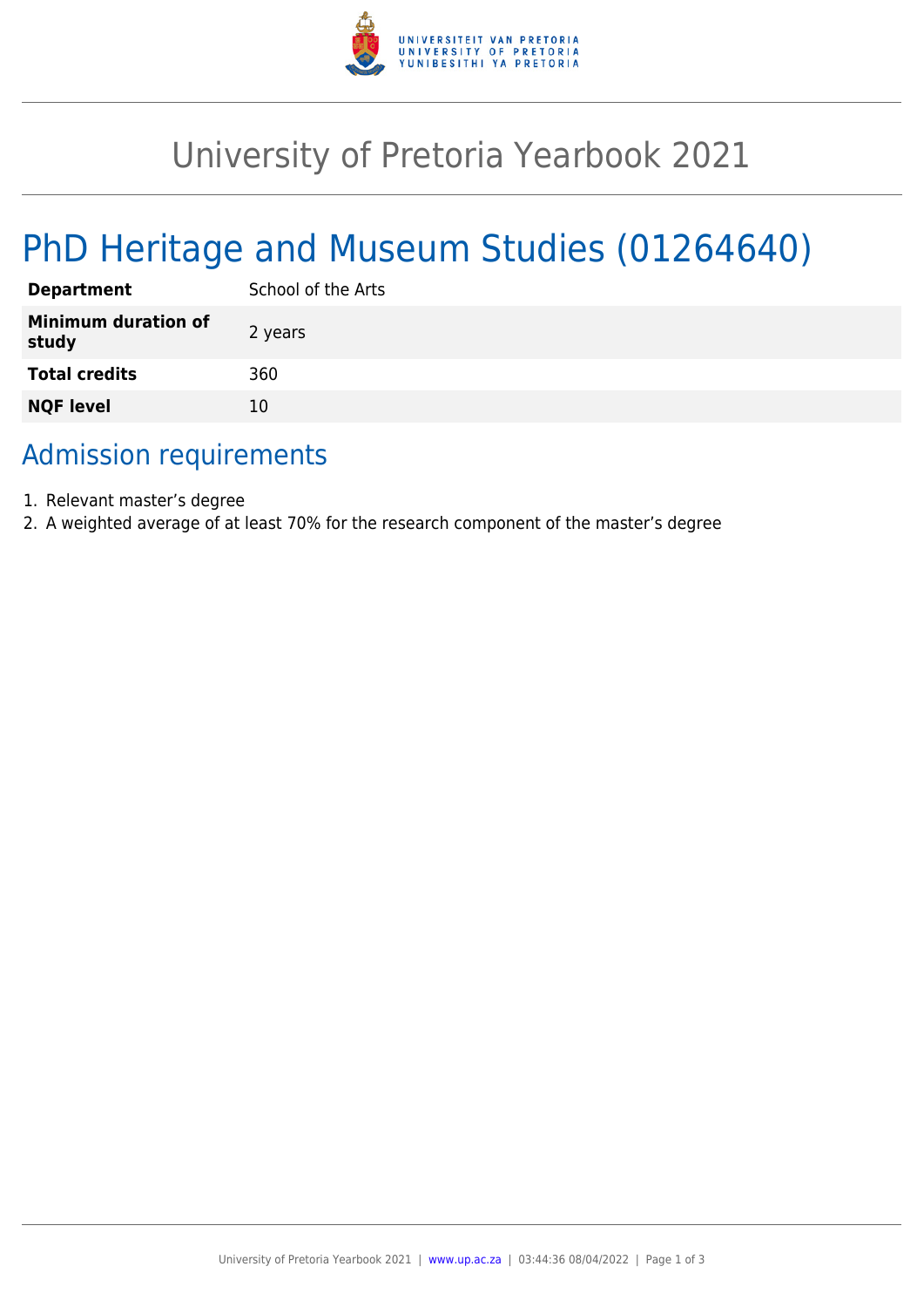

## Curriculum: Year 1

**Minimum credits: 360**

### **Core modules**

#### **Thesis: Heritage and museum studies 992 (MKD 992)**

| <b>Module credits</b>         | 360.00                         |
|-------------------------------|--------------------------------|
| <b>NQF Level</b>              | 10                             |
| <b>Prerequisites</b>          | No prerequisites.              |
| <b>Language of tuition</b>    | Module is presented in English |
| <b>Department</b>             | School of the Arts             |
| <b>Period of presentation</b> | Year                           |
| <b>Module content</b>         |                                |

A thesis on an approved topic in heritage and museum studies.